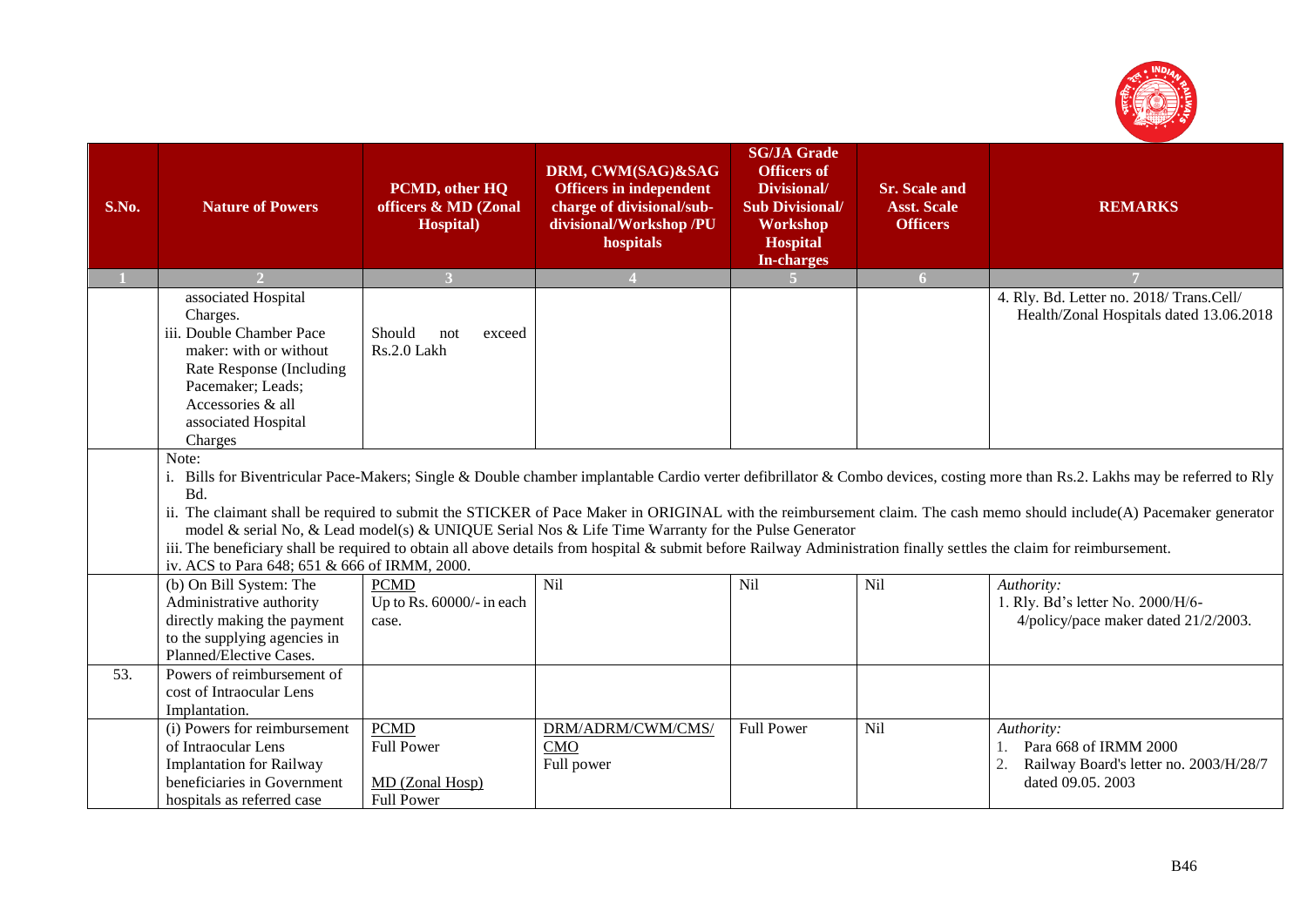

| S.No. | <b>Nature of Powers</b>                                                                                                                                                                                                                                                                  | PCMD, other HQ<br>officers & MD (Zonal<br><b>Hospital</b> )                                                | DRM, CWM(SAG)&SAG<br><b>Officers in independent</b><br>charge of divisional/sub-<br>divisional/Workshop /PU<br>hospitals | <b>SG/JA Grade</b><br><b>Officers of</b><br>Divisional/<br><b>Sub Divisional/</b><br>Workshop<br><b>Hospital</b><br><b>In-charges</b> | <b>Sr. Scale and</b><br><b>Asst. Scale</b><br><b>Officers</b> | <b>REMARKS</b>                                                                                                                                                                    |
|-------|------------------------------------------------------------------------------------------------------------------------------------------------------------------------------------------------------------------------------------------------------------------------------------------|------------------------------------------------------------------------------------------------------------|--------------------------------------------------------------------------------------------------------------------------|---------------------------------------------------------------------------------------------------------------------------------------|---------------------------------------------------------------|-----------------------------------------------------------------------------------------------------------------------------------------------------------------------------------|
|       |                                                                                                                                                                                                                                                                                          | $\overline{\mathbf{3}}$                                                                                    |                                                                                                                          |                                                                                                                                       | 6 <sup>1</sup>                                                |                                                                                                                                                                                   |
|       | when facilities for this<br>procedure are not available in<br>Railway Hospital or in<br>complicated high-risk cases.                                                                                                                                                                     |                                                                                                            |                                                                                                                          |                                                                                                                                       |                                                               | Railway Board's letter no. 2005/H/6-<br>3.<br>4/Policy II dated 31.01.2007.                                                                                                       |
|       | (ii) Powers for reimbursement<br>of Intraocular Lens<br><b>Implantation for Railway</b><br>beneficiaries in Government<br>hospitals without referral<br>from AMO when facilities for<br>this procedure are not<br>available in Railway Hospital<br>or in complicated high-risk<br>cases. | <b>AGM</b><br><b>Full Power</b>                                                                            | DRM/ADRM/CWM<br>Up to Rs. 50,000/-                                                                                       | Nil                                                                                                                                   | Nil                                                           | Authority:<br>Para 668 of IRMM 2000<br>Railway Board's letter no. 2003/H/28/7<br>dated 09.05, 2003<br>Railway Board's letter no. 2005/H/6-<br>3.<br>4/Policy II dated 31.01.2007. |
|       | (iii) Powers for<br>reimbursement of Intraocular<br>Lens Implantation for<br>Railway beneficiaries in non-<br>Railway/non-recognized<br>Hospitals in complicated<br>high-risk cases only as<br>referred case.                                                                            | <b>PCMD</b><br>Up to Rs. 12,000/- for<br>each eye<br>MD (Zonal Hosp)<br>Up to Rs. 12,000/- for<br>each eye | DRM/ADRM/CWM/CMS/<br><b>CMO</b><br>Up to Rs. 12,000/- for each<br>eye                                                    | Nil                                                                                                                                   | Nil                                                           | Authority:<br>Para 668 of IRMM 2000<br>1.<br>Railway Board's letter no. 2003/H/28/7<br>dated 09.05.2003.                                                                          |
|       | (iv) Powers for<br>reimbursement of Intraocular<br>Lens Implantation for<br>Railway beneficiaries in non-<br>Railway/non-recognized<br>Hospitals without referral                                                                                                                        | <b>AGM</b><br>Up to Rs. 12,000/- for<br>each eye                                                           | DRM/ADRM/CWM<br>Up to Rs. 12,000/- for each<br>eye                                                                       | Nil                                                                                                                                   | Nil                                                           | Authority:<br>1. Para 668 of IRMM 2000, Railway<br>Board's letter no. 2003/H/28/7 dated<br>09.05.2003.                                                                            |